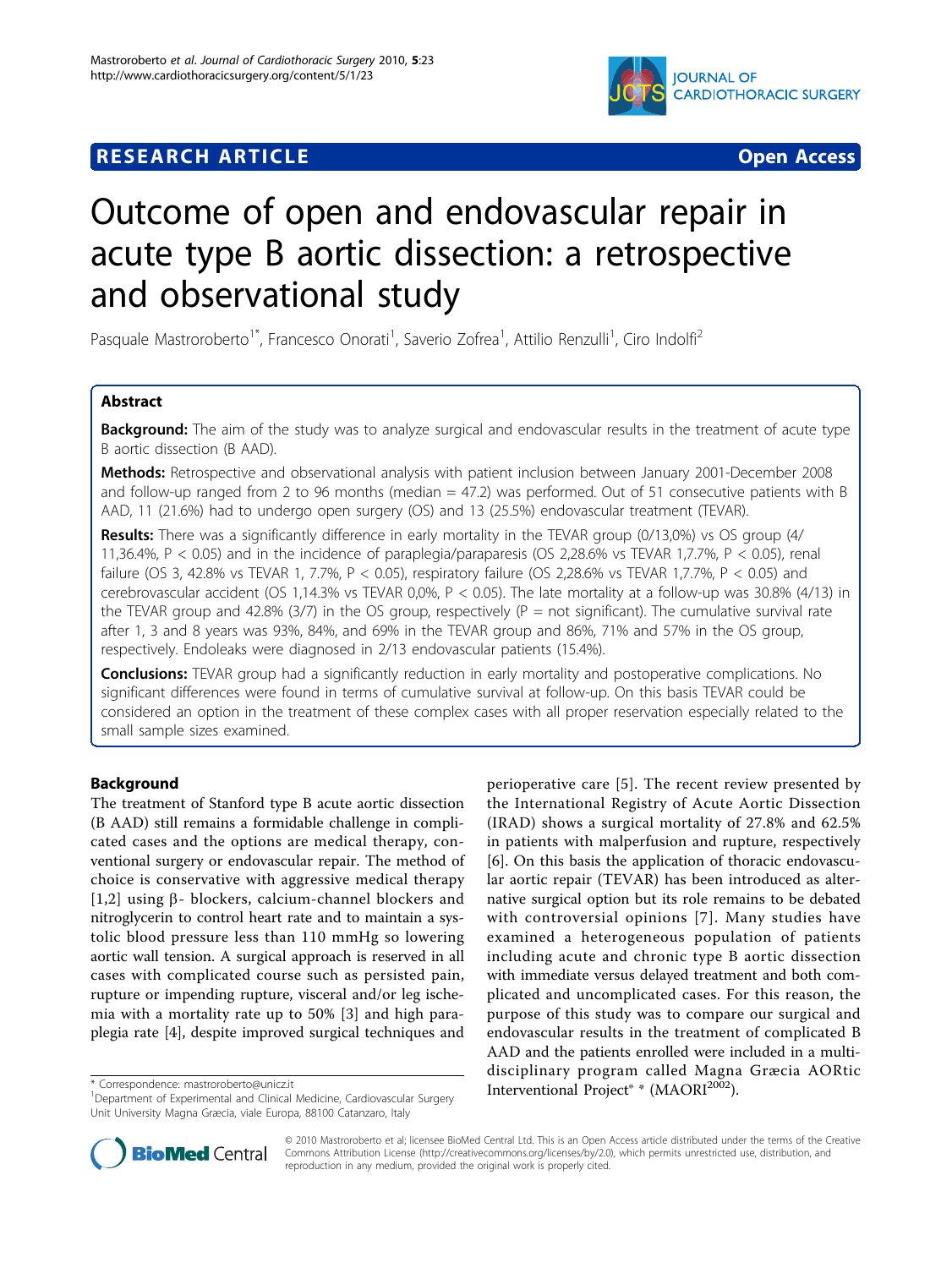<span id="page-1-0"></span> $*$  = The Magna Græcia AORtic Interventional Project<sup>®</sup> is a non-profit registered mark on the initiative of the first Author, PM. The activity is related to clinical, technological and scientific research on the diseases of the aorta. A collaborative multidisciplinary team consisting of cardiovascular surgeons, interventional cardiologists, radiologists, anaesthetists, radiologists, geneticists, nephrologists is involved in the program.

## Methods

A consecutive series of 51 patients with B AAD were admitted to our large community University Hospital from January 2001 to December 2008. B AAD was defined as nontraumatic dissection involving the descending aorta with initial intimal tear distal from the origin of the left subclavian artery. Diagnosis was performed in all patients with both echocardiography and computed tomography (CT). Indications for a non-medical treatment was determined by rupture, high suspicion of impeding aortic rupture and visceral and/or peripheral ischemia based on clinical evaluation and CT imaging in the acute phase (within 14 days after the onset of symptoms). The signs of impending rupture were determined by persisting pain despite adequate and aggressive medical therapy, evidence of aortic expansion and presence of new ulcerlike CT projection. Organ and/or limb malperfusion were defined on the basis of clinical symptoms, physical examination and imaging detection. All patients received medical therapy as standard protocol with  $\beta$ blockers, nitroglycerin and, in the last years, fenoldopam mesylate, a dopamine  $D_1$  - like receptor agonist used to control blood pressure and to obtain an optimal visceral perfusion. In all cases continuous arterial pressure monitoring, central venous cannulation for administration of all medications and urine output monitoring were performed. Pain resolved with controlled blood pressure and analgesia with absence of signs of malperfusion was observed in 27 (52.9%) and these cases were considered as treated only with medical therapy.

The surgical patients were divided in two groups, open surgery (OS) group with 11 patients (21.6%) and TEVAR group with 13 patients (25.5%), and all data were retrospectively analyzed. From 2002, considering surgical high mortality rate, our treatment was addressed also to the endovascular approach especially in high-risk cases and all patients excluded from this therapy were operated on conventional surgery. The specific technical and clinical criteria of exclusion from TEVAR will explained in a followed section ("TEVAR technique description"). The preoperative characteristics including the life-threatening complications of the two groups are listed in Table 1.

Data from early mortality and postoperative complications as paraplegia or paraparesis, renal and respiratory

Table 1 Preoperative characteristics in the two groups of patients

| OS group<br>No (%) or<br>$mean \pm SD$ | <b>TEVAR</b> group<br>No (%) or<br>$mean \pm SD$ | P Value   |
|----------------------------------------|--------------------------------------------------|-----------|
| 11                                     | 13                                               |           |
| $70.2 \pm 7.8$                         | $74.3 \pm 8.4$                                   | < 0.05    |
|                                        |                                                  |           |
| 8(72.7)                                | 7(53.8)                                          | NS.       |
| 3(27.3)                                | 6(46.2)                                          | NS.       |
| 9(81.8)                                | 10 (76.9)                                        | NS.       |
| 2(18.2)                                | 1(7.7)                                           | NS.       |
| $1.2 \pm 0.5$                          | $1.3 \pm 0.4$                                    | <b>NS</b> |
| 1(9.1)                                 | 1(7.7)                                           | NS.       |
| 7(63.6)                                | 8(61.6)                                          | NS.       |
| 2(18.2)                                | 1(7.7)                                           | NS.       |
| 1(9.1)                                 | 1(7.7)                                           | NS.       |
| 3(27.3)                                | 4(30.8)                                          | NS.       |
|                                        |                                                  |           |

 $AAA =$  abdominal aortic aneurysm:  $CAD =$  coronary artery disease:  $CVA =$ cerebrovascular accident; COPD = chronic obstructive pulmonary disease;  $OS =$  open surgery;  $SD =$  standard deviation;  $TEVAR =$  thoracic endovascular aortic repair; NS = not significant

failure, myocardial infarction, ventricular arrhythmias, congestive heart failure were also collected.

Follow-up data were obtained by retrospective reviews and clinic visits and CT scan performed at 3, 6 and 12 months after aortic repair and annually thereafter, and late survival rates do not include early mortality.

### Operative technique in the OS group

In all patients the graft replacement between the distal aortic arch and the descending thoracic aorta was performed through a left posterolateral thoracotomy as previously described [[8\]](#page-6-0) preparing proximal and distal aortic cuffs using biological glues (gelatine - resorcine formaldehyde, the socalled "French glue", and recently a two - component adhesive composed of purified bovine serum albumin and glutaraldehyde - BioGlue®, CryoLife Inc, Kennesaw, GA, USA) and external strips of Teflon (Impra Inc, subsidiary of L.R. Bard, Tempe, AZ, USA) felt to reinforce the wall. 9 patients (77.8%) required the replacement of proximal half of descending aorta and 2 patients (22.2%) needed repair also in the distal half. Briefly our surgical approach involved cerebrospinal fluid drainage and perfusion of the distal aorta. All patients were positioned on the operating table in the lateral position with the abdomen and the pelvis turned so that the groin was at a 45° angle to the table to allow cannulation of the femoral vessels for partial femorofemoral extracorporeal circulation. The proximal clamp was placed just below the origin of left subclavian artery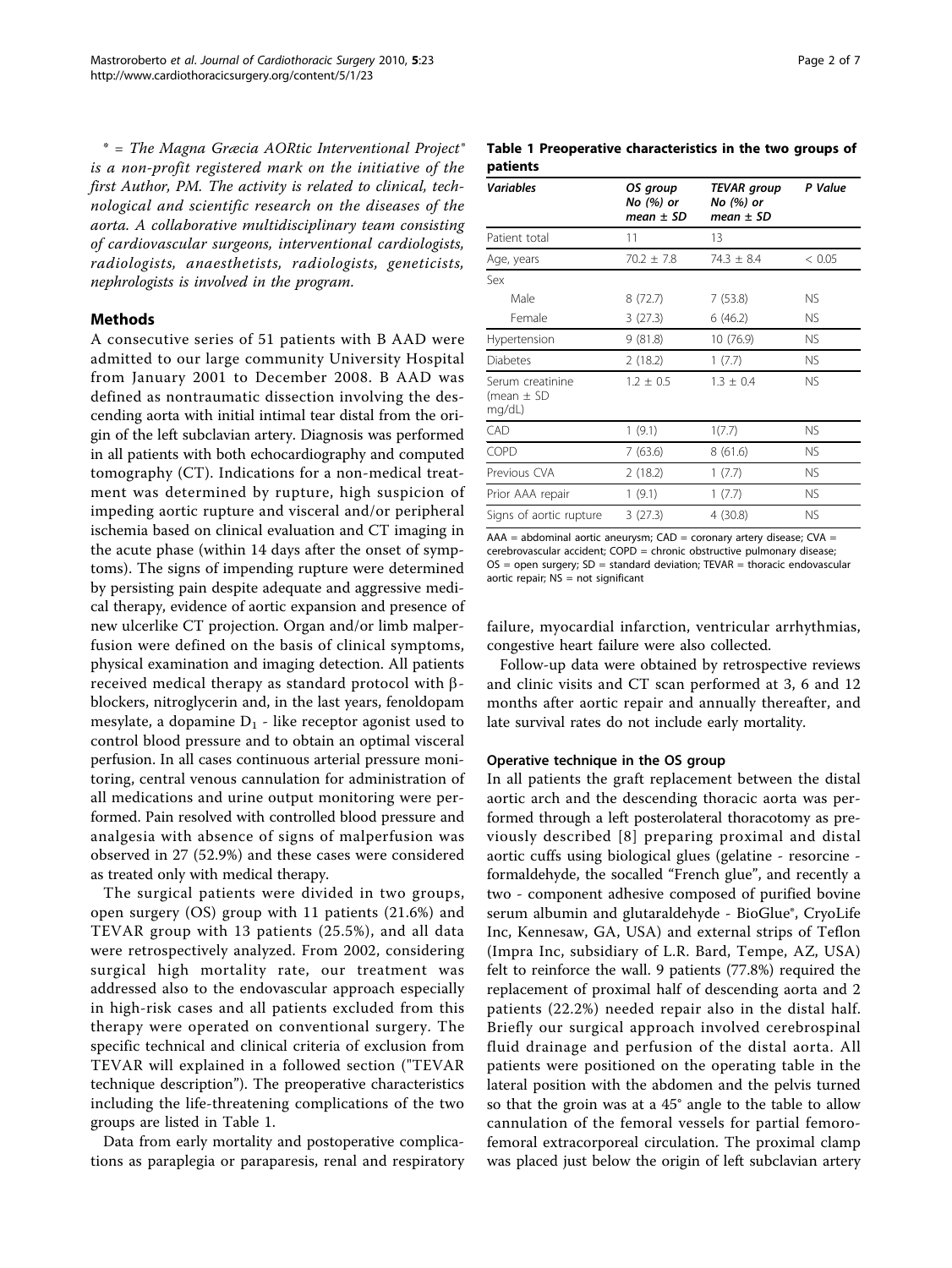<span id="page-2-0"></span>in 9 patients and between the left carotid artery and left subclavian artery in 2 cases. The presence of a dissected aorta was considered contraindication to intercostal artery reimplantation. A cerebrospinal fluid catheter was inserted before the operation at the level of L3 or L4, and a pressure of 10 mm Hg or below was maintained. This pressure was monitored for 48 hours after the operation in the absence of lower extremity deficits. The drainage catheter was reinserted if a neurologic deficit developed after this period.

### TEVAR technique

The option of TEVAR as first therapeutic approach in cases with complicated type B AAD was considered because of a) enhanced experience of our multidisciplinary team, b) patients who were deemed a high-risk open-repair candidate (age  $\geq$  75 years-old, severe chronic obstructive pulmonary disease, serum creatinine ≥ 1.5 mg/dL, coronary artery disease with/without prior coronary artery surgery, congestive heart failure), c) favorable anatomic characteristics for TEVAR determined by the cardiovascular surgeon and interventional cardiologist. Patients presenting a landing zone < 1.5 cm with need to cover critical branch vessels, severe calcification at the fixation site of the graft, significantly tortuous and inadequate access vessels were excluded from TEVAR. The procedures were done with local or general anaesthesia using in all patients transesophageal echocardiography (TEE) to visualize the correct placement of the endoprosthesis, to achieve wire access in the true lumen before stent graft deployment and to confirm the exclusion of the false lumen. A cerebrospinal fluid catheter was also inserted before the procedure to detect neurologic events as spinal cord ischemia due to sustained hypotension during stent-graft placement or to coverage of major medullary arteries. The endograft delivery was performed via femoral artery open access and the other femoral artery or the right brachial artery were used to obtain necessary angiograms. In all patients we used the Talent™ endoluminal stent-graft system (Medtronic Vascular Inc., Sunrise, FL, USA) and balloon dilatation was not performed to prevent retrograde type A aortic dissection and/or aortic rupture [\[9](#page-6-0)]. In 3 patients (23%) the aortic coverage extended just above the origin of the celiac artery without its coverage using 2 stent-grafts, whereas in the other 10 patients (77%) one device was used to achieve adequate distal seal zone. Technical success of TEVAR was considered the placement of patent endograft, exclusion of the false lumen and absence of type I or III endoleaks.

### Statistical analysis

Data were analyzed with the SPSS software version 15.0 for Windows (SPSS Inc, Chicago, IL, USA). Continuous variables were presented as mean  $\pm$  SD and categorical variables as frequency and percentage. Categorial variables were compared using the Fisher's exact test. Student's t-test was used to compare normally distributed continuous variables and Mann-Whitney U-test for variables without normal distribution. A two-tailed P value of less than 0.05 was considered to be statistically significant. Survival was analyzed with the Kaplan-Meier method [[10\]](#page-6-0) and was expressed as a percentage  $\pm$ Standard Deviation (SD).

# Results

All patients medically treated were discharged from the hospital without any complications.

As reported in Table [1](#page-1-0) the TEVAR group was older and had a higher but not significant frequency of signs of aortic rupture. The incidence of chronic obstructive pulmonary disease (COPD) was similar in the two groups ( $P = not significant$ ) and preoperative comorbidities as hypertension and diabetes were slightly higher but not significants in TEVAR and OS group, respectively. The mean time from onset of symptoms to operation was  $4.2 \pm 2.1$  days in all patients, independently from the type of procedure.

# TEVAR group (Table 2)

Technical success of TEVAR was achieved in all patients and the exclusion of false lumen and the absence of endoleaks were confirmed by TEE. General anaesthesia was reserved in only 2 cases (15.4%) because of haemodynamic instability. The left subclavian artery was crossed with the uncovered portion of the stentgraft in eight cases and the covered segment in the other five patients without subclavian- to - carotid bypass intervention.

The early mortality defined as either in-hospital or within 30 days was 0/13 (0%). The incidence of paraplegia/paraparesis, renal failure, respiratory failure with prolonged intubation and cerebrovascular accident were

| Table 2 Complications in survived patients of both the |  |  |
|--------------------------------------------------------|--|--|
| OS and TEVAR group                                     |  |  |

| Complication             | OS group<br>No(%) | <b>TEVAR</b> group<br>No (%) | P value |
|--------------------------|-------------------|------------------------------|---------|
| No of patients           | 7/11              | 13/13                        |         |
| Paraplegia/paraparesis   | 2(28.6)           | 1(7.7)                       | < 0.05  |
| Renal failure            | 3(42.8)           | 1(7.7)                       | < 0.05  |
| Respiratory failure      | 2(28.6)           | 1(7.7)                       | < 0.05  |
| Cardiac                  | 1(14.3)           | 1(7.7)                       | < 0.05  |
| Cerebrovascular accident | 1(14.3)           | 0(0)                         | < 0.05  |
| Bleeding                 | 1(14.3)           | O(0)                         | < 0.05  |
| Reinterventions          | 0(0)              | 2(15.4)                      | < 0.05  |

 $OS =$  open surgery; TEVAR = thoracic endovascular aortic repair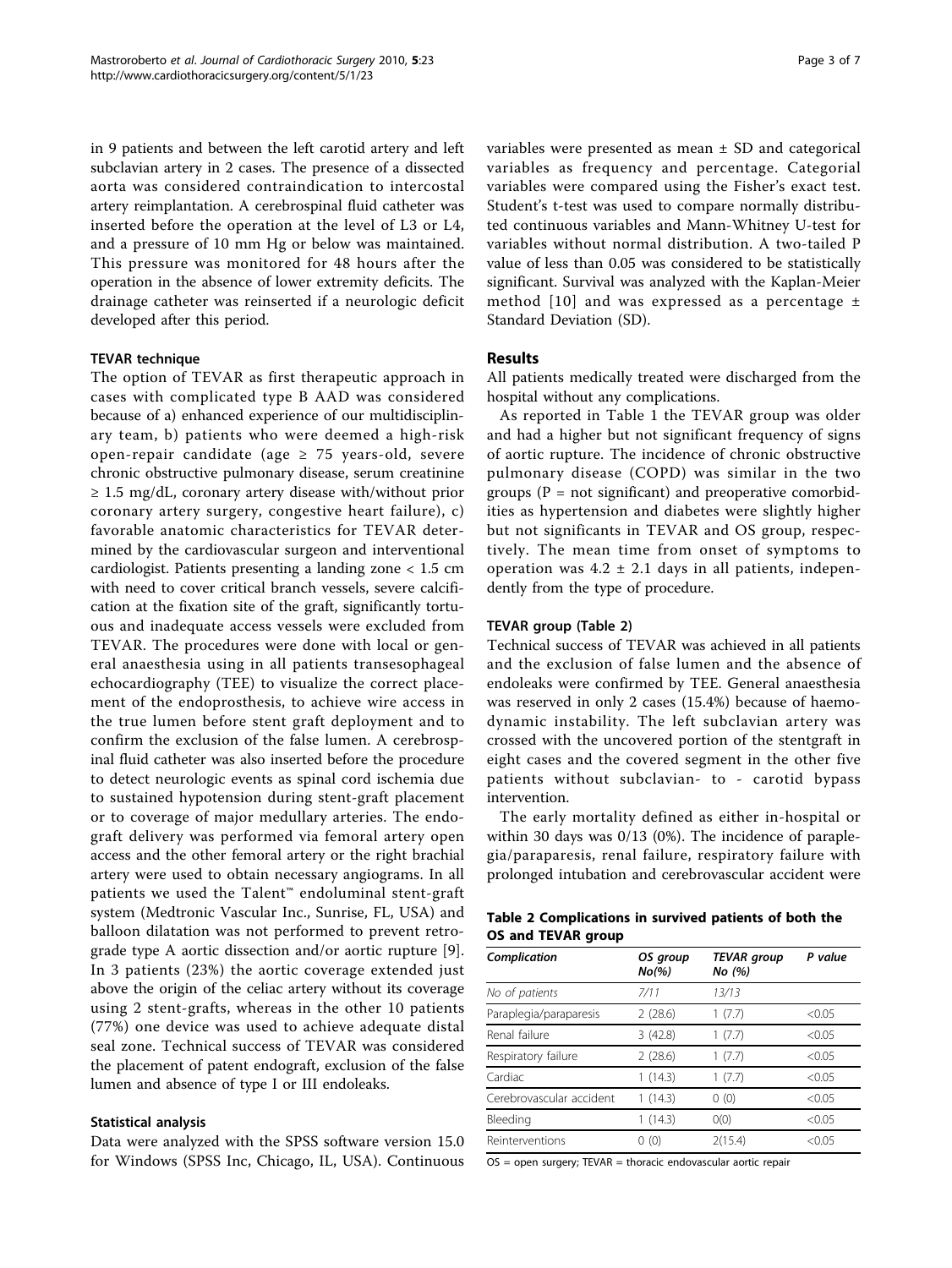<span id="page-3-0"></span>significantly lower than patients of the OS group. One patient emerged from anaesthesia neurologically intact but signs of significant lower extremity paresis were evident 20 days after the procedure probably due to delayed occlusion of a major medullary artery. No access-related complications in the TEVAR group were documented.

The postoperative length of stay was significantly shorter than the OS group at a median of 6 days versus 16 days. (P < 0.05).

The late mortality at a follow-up, ranged from 2 to 96 months (median =  $47.2$ ), was  $30.8\%$  ( $4/13$ ). The cumulative survival rate after 1, 3 and 8 years was 93%, 84%, and 69% (Fig. 1). Two endoleaks (15.4%) were revealed by CT scan at two and six months, respectively, one proximal endoleak probably due to poor seal of the graft was resolved by balloon dilatation and one distal endoleak was treated by an adjunctive stent-graft. On this basis a p value  $< 0.05$  was found comparing results between OS and TEVAR groups in terms of late reinterventions.

## OS group (Table [2](#page-2-0))

One intraoperative death (9.1%) occurred in a patient who had a dramatic anterolateral aortic rupture, 1 perioperative death (9.1%) was related to an anteroseptal myocardial infarction, 2 patients (18.2%) presented multiorgan failure and in 1 (9.1%) patient the postoperative course was complicated by renal failure and extensive bowel infarction.

Complications of the 7 surviving patients are summarized in Table [2.](#page-2-0) Paraplegia/paraparesis was seen in 2 cases (28.6%): one case of paraparesis, defined as weakness of both legs, was completely resolved six months after the operation while one case of paraplegia, defined as paralysis of both legs, was unresolved at follow-up. Renal failure needing haemodialysis occurred in 2 patients and one patient presented left hemiplegia because of cerebrovascular ischemic accident diagnosed by CT scan. Moreover one patient was reoperated on because of perianastomotic bleeding and required additional suture and external Teflon felt. The late mortality

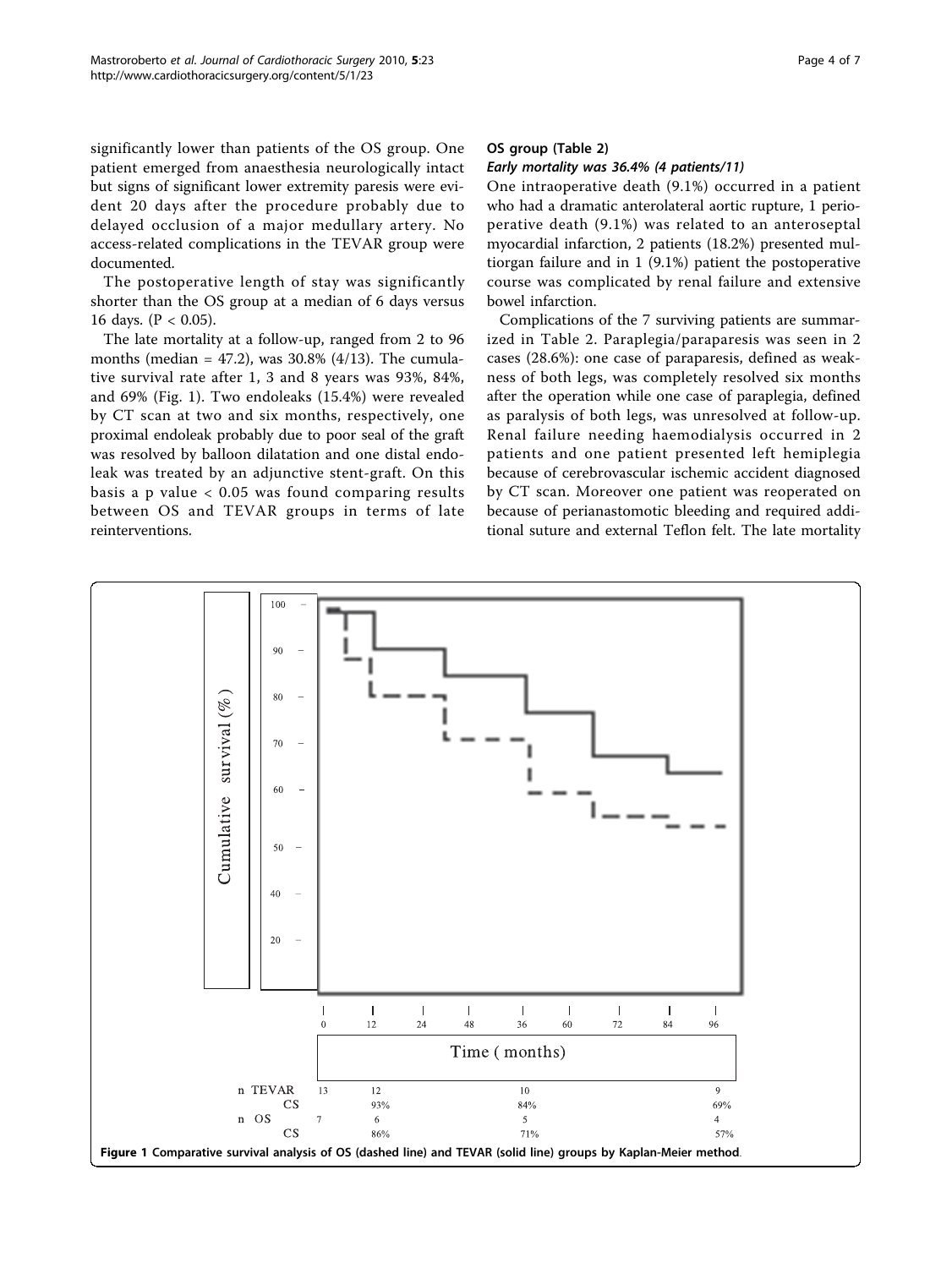was 42.8% (3/7) and the cumulative survival rate after 1, 3 and 8 years was 86%, 71% and 57% (Fig. [1\)](#page-3-0). No late surgical complications as pseudoaneurysm, infection of the grafts or fistulae from the graft to adjacent organ were diagnosed in this group.

# Discussion

Type B AAD is not considered as life-threatening as acute type A aortic dissection and medical management must be preferred with a low mortality rate [[5](#page-6-0),[11\]](#page-6-0). These results are confirmed also in our series of medical-treated patients with no cases of hospital mortality. Patients with life-threatening complications as rupture, signs of impeding rupture as new ulcerlike projection, expanding false lumen or persistent symptoms and visceral and/or limb malperfusion are at high risk and require a more aggressive approach representing a very clinical challenge. In this setting TEVAR, open surgical aortic graft replacement, flap fenestration by catheterization or conventional surgery, extra-anatomic surgical bypass have been proposed as treatment in an emergency fashion. The primary objective of both OS and TEVAR approaches are obviously strictly related to reduce the risk of death and to minimize the complications by excluding proximal intimal tear, removing associated aneurysmal disease and maintaining a complete distal perfusion. The issuing advent of endovascular procedures has extended the number of patients potentially suitable for aortic repair by a minimally invasive option with a reduction in terms of mortality and morbidity [[12](#page-6-0)-[14](#page-6-0)] but some limitations have been questioned by the Expert Consensus Document recently published [\[7](#page-6-0)]. These limitations as the low probability to eliminate all flow in the false lumen, the remaining risk for late aneurysmal degeneration and aortic rupture are referable to chronic type B aortic dissection and must be considered quite reasonable. Based on the INSTEAD (INvestigation of STEnt grafts in patients with type B Aortic Dissection) results reported in the Expert Consensus Document [[7\]](#page-6-0) it is evident that TEVAR approach appears adequate in the early postoperative phase but presents no benefits when the risk of late aortic rupture and the life expectancy are examined [\[7](#page-6-0)]. The increasing relevance of thoracic endovascular repair has been demonstrated in a recent paper by Patel and coworkers [[14\]](#page-6-0) especially in a group of TEVAR patients older and sicker than patients scheduled for conventional surgery so the Author concludes that "The differences between the groups (endovascular and conventional surgery) therefore only serve to strengthen our conclusion that TEVAR should be the therapeutic option of choice in the elderly patient population" (see "Panel Discussion" at the end of the paper). Similarly our TEVAR group is significantly older than OS group so that endovascular approach could be considered the treatment of choice in a subset of patients considering age a risk factor in terms of morbidity and mortality. Type B AAD is quite another matter so the primary goal is to reduce early mortality and on this way TEVAR treatment is a valuable application if used with propriety of indications [\[7](#page-6-0)]. Our results confirm this tendency with a significantly difference between the TEVAR group vs the OS group especially in terms of early mortality (0% vs 36.4%,  $P < 0.05$ ) and postoperative hospital stay  $(P < 0.05)$ . In any case the analysis of causes of hospital mortality revealed that in the OS group one patient died from acute myocardial infarction and one from renal failure and bowel infarction so we concluded that probably these deaths are strictly related to a preoperative status of coronary artery disease and to a dramatic evolutive dissecting process respectively and were independently from the technique used (OS vs TEVAR). In the analysis of postoperative complications as paraplegia, renal and respiratory failure, cardiac arrhythmias and cerebrovascular accident a difference in favour of the TEVAR group was also found (Table [2\)](#page-2-0). Moreover these complications appear to be strictly related to the procedure itself but not determined by possible preoperative risk factors as age. Several studies have documented significant morbidity correlated to TEVAR for type B AAD as acute or delayed retrograde type A dissection [[15](#page-6-0)], paraplegia[\[16](#page-6-0)], stroke [[16](#page-6-0)], access-related complications [[17\]](#page-6-0), endoleaks [\[16](#page-6-0)], visceral ischemia [[16\]](#page-6-0). In our series of patients undergoing endovascular treatment no retrograde type A dissection, stroke, visceral ischemia and access-related complications were diagnosed. The incidence of paraplegia (1/13, 7.7%) was less in the TEVAR than in the OS group with a percentage of endoleaks of 15.4% (2/13). As previously reported [[18\]](#page-6-0) we believe that the high incidence of a catastrophic complication as retrograde type A dissection [[9\]](#page-6-0) may be prevented by the use of a stentgraft with an appropriate size not requiring balloon dilatation and paying attention that the guide wire is not misplaced in the false lumen.

The potential advantage of TEVAR therapy in all patients in the acute phase of type B aortic dissection with life-threatening complications probably fails in stable dissection. Recently Nienaber and coworkers [\[19](#page-6-0)] on behalf of the INSTEAD study group presented the results in one hundred forty patients in stable condition after at least two weeks the diagnosis of type B AAD, randomly assigned to elective TEVAR in addition to medical therapy or to optimal medical therapy alone. The 2 - year cumulative survival rate was  $95.6$  +/- 2.5% in patients with optimal medical therapy versus 88.9 +/- 3.7% in the TEVAR group and no difference was found regarding the aorta-related death rate. Moreover the comparison between the aortic rupture rate and the progression was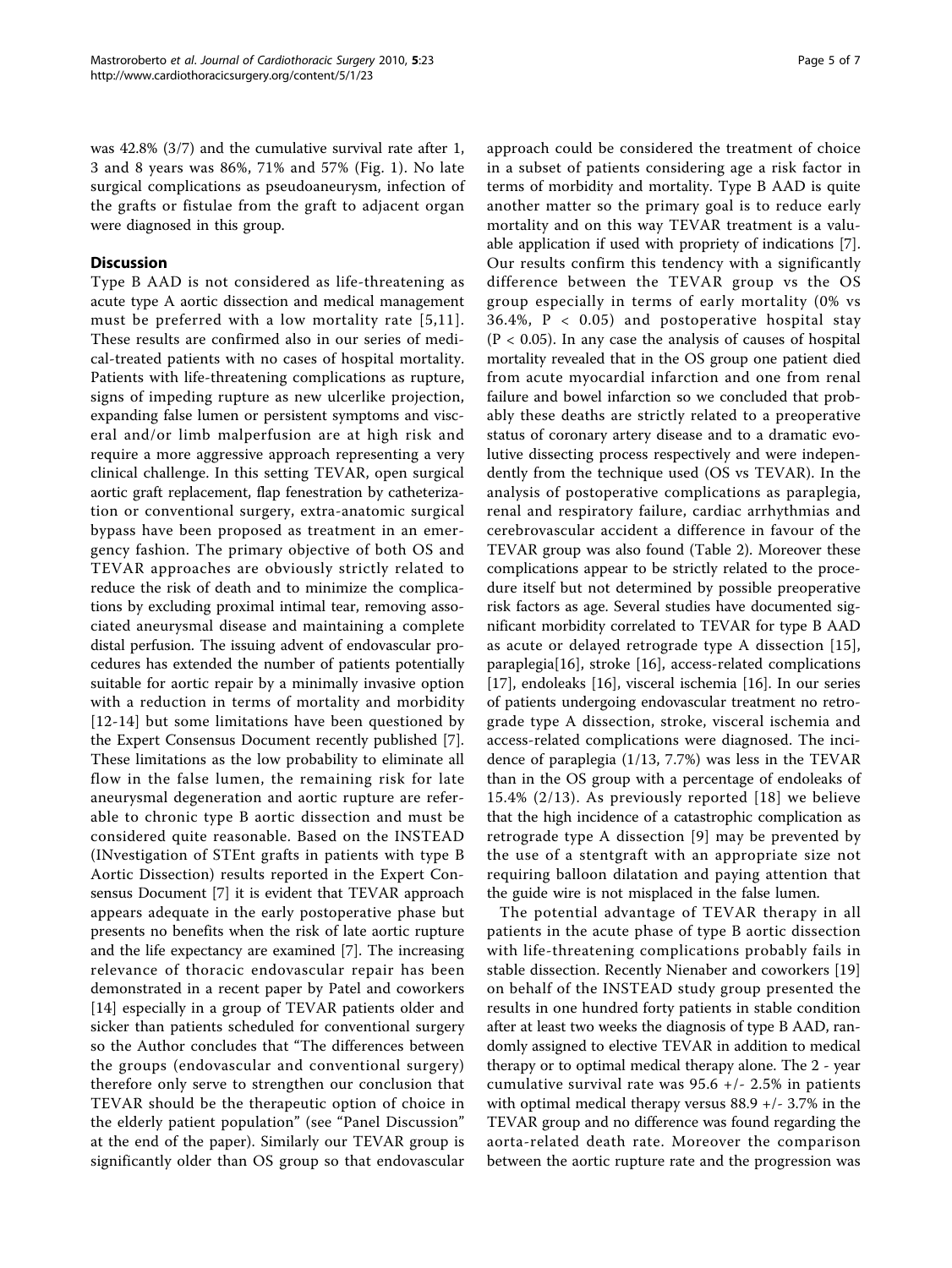similar in the two groups with a significantly difference only in the aortic remodelling represented by the truelumen recovery and the false-lumen thrombosis (91.3% of patients with TEVAR versus 19.4% of those who received medical treatment alone -P < 0.001 -). These results are in line with our suggestions confirming that optimal medical therapy is the treatment of choice of type B AAD with stable clinical conditions reserving a more aggressive management as TEVAR in patients with severe complications and to stabilize aortic wall so determining the false-lumen thrombosis.

We also analyzed the late mortality aorta-related with 3 late deaths in the OS group so demonstrating a clear and a better survival rate in the TEVAR group. Nevertheless we do not consider this result a statement especially evaluating the limits represented by the low number of patients enrolled.

There are still controversies regarding the optimal surgical strategy in patients with type B AAD. Since 1993 we perform in all descending aorta operations femorofemoral bypass in normothermia to guarantee distal organ perfusion and placing the proximal aortic clamp between the left carotid artery and the left subclavian artery or just below the left subclavian artery. Shimokawa and colleagues [[20](#page-6-0)] presented their results in the treatment of acute type B dissection with distal arch replacement and left heart bypass on mild hypothermia showing reduction in the incidence of postoperative fatal complications. The use of hypothermic circulatory arrest avoiding aortic clamping between left carotid artery and left subclavian artery improves surgical results but a longer circulatory arrest determines a poor outcome [[6\]](#page-6-0). Lansman and coworkers [[21](#page-6-0)] noticed that in their series of 34 patients undergoing surgery for type B AAD the use of hypothermic circulatory arrest was reserved in 16 cases with no operative mortality and low incidence of paraplegia. According to Shimokawa and colleagues [[20](#page-6-0)] and Lai and coworkers [[22\]](#page-6-0) we firmly believe that proximal clamp can be safely placed in a preferred fashion in all cases when dissection does not involve the aortic arch. It is obvious that further investigations will confirm this statement.

Moreover, our results demonstrate high incidence of paraplegia/paraparesis in the OS group probably due to the variable "acute dissection" itself as reported by Panneton and Hollier [[23\]](#page-6-0) and Coselli and coworkers [[24](#page-6-0)] who conclude that only acute dissection increases the risk of this neurologic complication and suggest critical intercostal artery reattachment and atriodistal bypass as safe procedures with predictable results.

Our data have suggested early encouraging results for TEVAR vs OS in patients with type B AAD; however the comparison at follow-up is not clearly defined with a cumulative survival at 1 (93% vs 86%), 3 (84% vs 71%) and 8 (69% vs 57%) years higher in terms of percentage in the endovascular group.

### Study limitations

There are some limitations of this study primarily related to its retrospective and observational characteristics including our evolving experience with TEVAR with limitations and benefits, and considering that we have used two different techniques during two different periods. In fact one of the indications to include patients in the TEVAR group was the presence of important comorbidities together with technical criteria already explained. Moreover we are conscious that the size of the cohort was small and not randomized, the two groups of patients are not entirely comparable and the time-related enrolment of patients was quite long. Further randomized, controlled studies are needed to address the best therapeutic strategy for complicated type B AAD and factors associated with optimal shortand long-term outcomes.

### Conclusions

In summary, this study shows that TEVAR may be considered as therapeutic option in these series of complicated patients with low early mortality and low incidence of postoperative complications. Moreover shorter postoperative length of stay may be considered no negligible feature in the TEVAR group compared to patients undergoing conventional surgery.

However, after all these reflections, the final act of this study was not to assert the superiority of endovascular procedure over conventional surgery nor to consider it as an alternative to surgical repair but to define further knowledge on the role of endovascular stent-graft repair in the treatment of all descending aorta diseases including type B AAD. We believe that our work contains meaningful information that can represent the basic rationale for future larger studies in larger populations.

### Author details

<sup>1</sup>Department of Experimental and Clinical Medicine, Cardiovascular Surgery Unit University Magna Græcia, viale Europa, 88100 Catanzaro, Italy. 2 Department of Experimental and Clinical Medicine, Cardiology Unit University Magna Græcia, viale Europa, 88100 Catanzaro, Italy.

### Authors' contributions

PM contributed to conception and design of the paper, analysis and interpretation of data, revision of the manuscript. FO and SZ carried out data. AR and CI participated in the revision of the manuscript critically for important intellectual content. All Authors read and approved the final manuscript.

### Competing interests

The authors declare that they have no competing interests.

Received: 19 November 2009 Accepted: 9 April 2010 Published: 9 April 2010